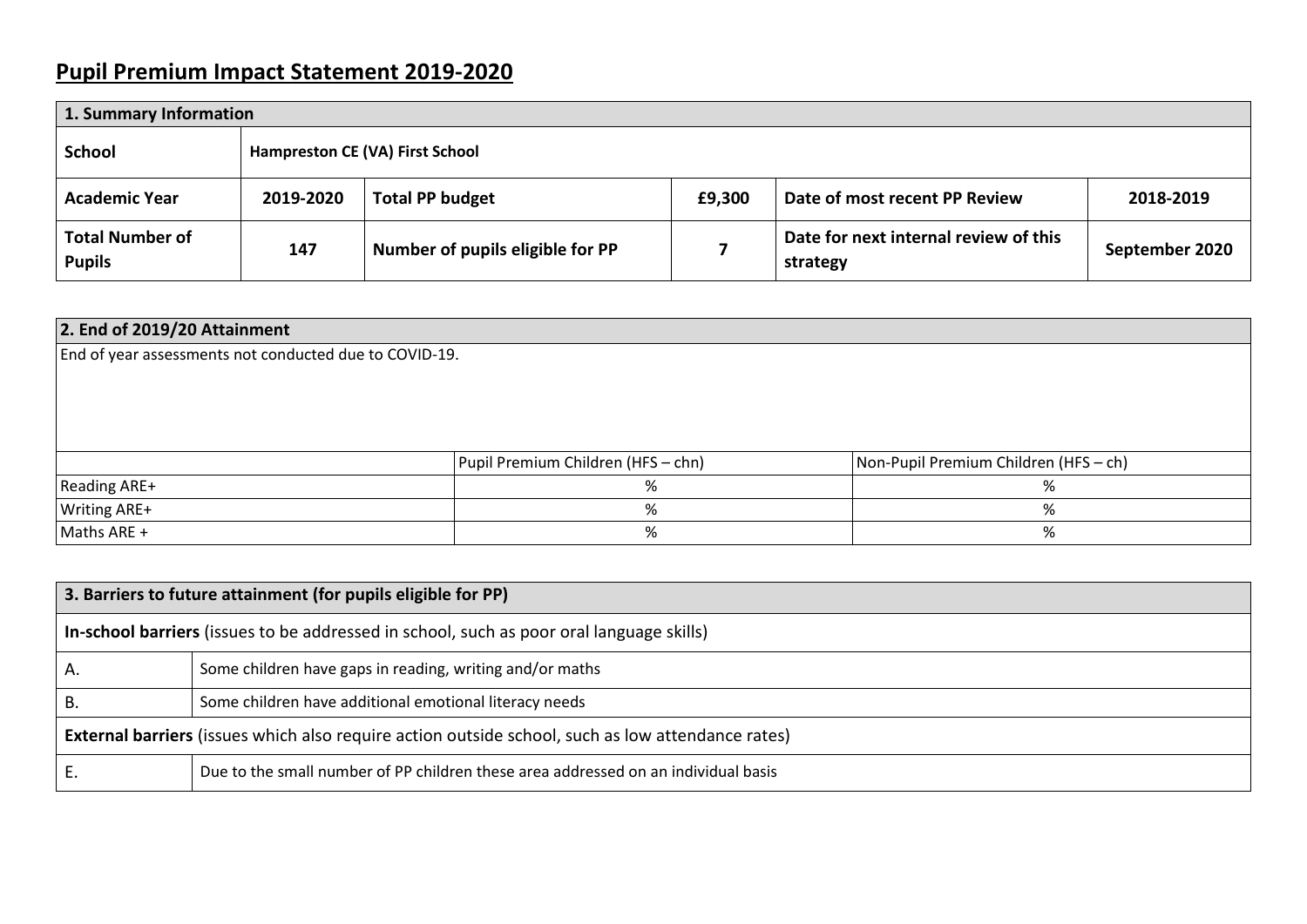|           | 4. Desired outcomes (Desired outcomes and how they will be             | <b>Success criteria</b>                                                                                 |  |
|-----------|------------------------------------------------------------------------|---------------------------------------------------------------------------------------------------------|--|
| measured) |                                                                        |                                                                                                         |  |
|           | All children eligible for PP will make at least expected progress from | Assessment evidence shows that all children eligible for PP make at least expected progress from their  |  |
| A.        | their baseline in reading, writing and maths                           | individual starting points.                                                                             |  |
|           |                                                                        | Where appropriate challenge enables children to reach greater depth.                                    |  |
|           | Children's emotional literacy needs are met enabling them to engage    | Children have a successful transition to Middle school.                                                 |  |
| IB.       | positively with all aspects of school life                             | Children's attendance is in line with whole school target of 96%                                        |  |
|           |                                                                        | Children feeling more confident to participate fully in school life and take risks with their learning. |  |
| C.        | Any additional needs are supported effectively and enable the children | Children's individual plans are bespoke and successfully address individual barriers.                   |  |
|           | to thrive                                                              |                                                                                                         |  |

|                                                                                                                              | 5. Planned expenditure                                                                                                                                                             |                                                                                                                                                                                                                                                                                                                                                                                                                      |                                                                 |                 |                                         |  |
|------------------------------------------------------------------------------------------------------------------------------|------------------------------------------------------------------------------------------------------------------------------------------------------------------------------------|----------------------------------------------------------------------------------------------------------------------------------------------------------------------------------------------------------------------------------------------------------------------------------------------------------------------------------------------------------------------------------------------------------------------|-----------------------------------------------------------------|-----------------|-----------------------------------------|--|
| Academic year 2018/19                                                                                                        |                                                                                                                                                                                    |                                                                                                                                                                                                                                                                                                                                                                                                                      |                                                                 |                 |                                         |  |
|                                                                                                                              |                                                                                                                                                                                    | The three headings below enable the school to demonstrate how they are using the Pupil Premium to improve classroom pedagogy, provide targeted                                                                                                                                                                                                                                                                       |                                                                 |                 |                                         |  |
|                                                                                                                              | support and support whole school strategies                                                                                                                                        |                                                                                                                                                                                                                                                                                                                                                                                                                      |                                                                 |                 |                                         |  |
| i. Quality of teaching for all                                                                                               |                                                                                                                                                                                    |                                                                                                                                                                                                                                                                                                                                                                                                                      |                                                                 |                 |                                         |  |
| Desired outcome                                                                                                              | Chosen action/approach                                                                                                                                                             | What is the evidence and rationale for this<br>choice?                                                                                                                                                                                                                                                                                                                                                               | How will you ensure it is<br>implemented well?                  | Staff lead      | When will you review<br>implementation? |  |
| A. All children eligible<br>for PP will make at<br>least expected<br>progress from their<br>baseline in writing<br>and maths | Develop the teaching of<br>mathematical reasoning following<br>staff training<br>Develop effective use of writing<br>journals following staff meetings<br>and regular 'book looks' | EEF toolkit shows that QFT has the largest<br>impact on pupil engagement and progress:<br>'Quality of teaching is the single most<br>important driver of pupil attainment and a<br>range of other positive outcomes.<br>Maximising the quality of teaching through<br>the effective deployment and<br>development of teachers and teaching<br>assistants will therefore be at the top of<br>any school's priorities' | Learning walks and book<br>scrutinies focused on PP<br>children | TW<br><b>ER</b> | Half termly                             |  |
|                                                                                                                              | <b>Total Budget Cost</b><br>£350                                                                                                                                                   |                                                                                                                                                                                                                                                                                                                                                                                                                      |                                                                 |                 |                                         |  |

| ii. Targeted support |                        |                                             |                           |            |                      |
|----------------------|------------------------|---------------------------------------------|---------------------------|------------|----------------------|
|                      | Chosen action/approach | What is the evidence and rationale for this | How will you ensure it is | Staff lead | When will you review |
| Desired outcome      |                        | choice?                                     | implemented well?         |            | implementation?      |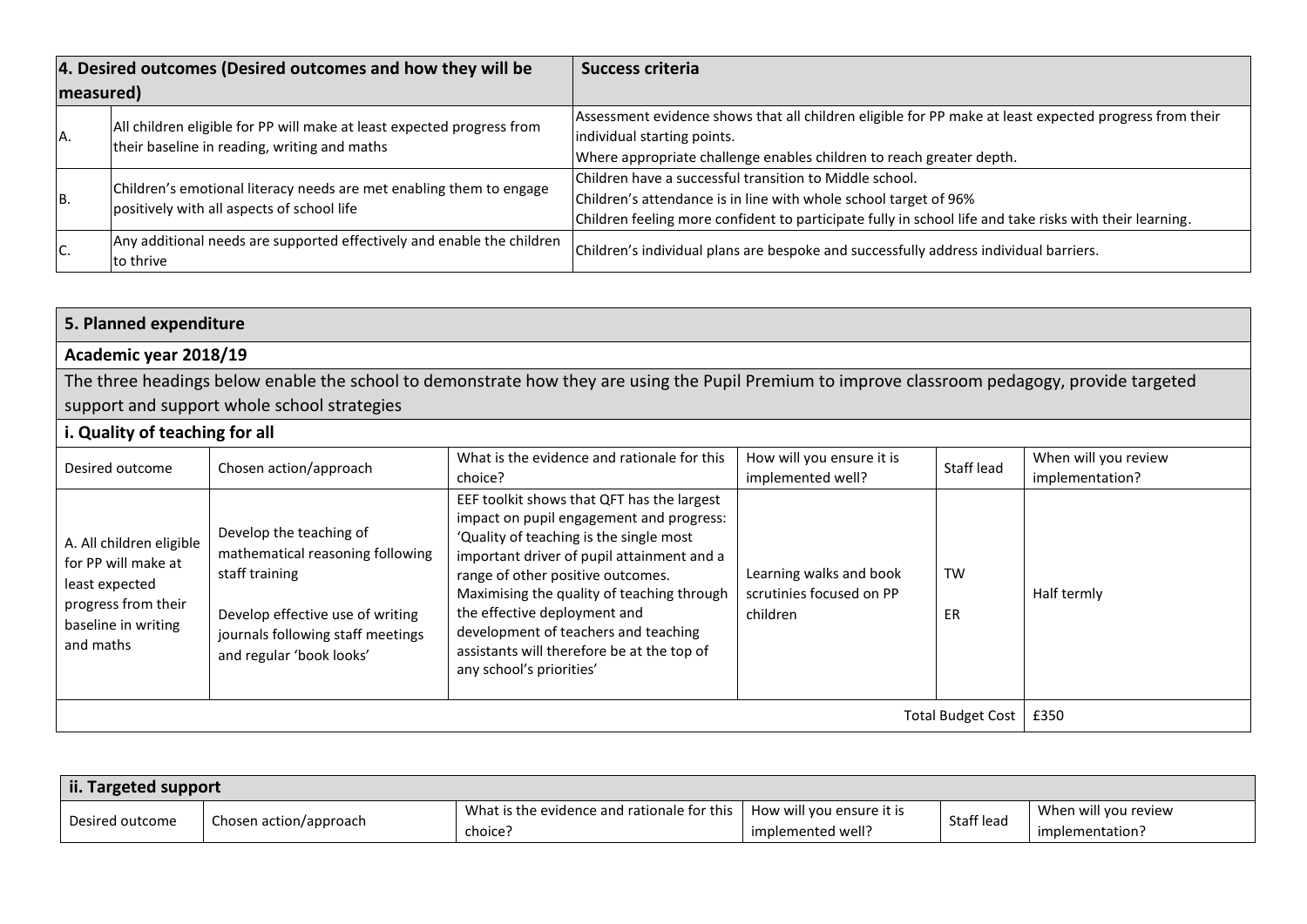| A. All children<br>eligible for PP will<br>make at least<br>expected progress<br>from their baseline<br>in reading, writing<br>and maths | Weekly phonics intervention<br>Weekly reading intervention<br>Weekly maths intervention<br>Weekly writing intervention | The school's outcomes show a lower % of<br>PP children at expected levels than non-<br>PP.<br>The EEF toolkit shows that the use of well<br>researched targeted interventions has a<br>moderate impact on progress for low cost. | Termly data reviews<br>Half termly individual plan<br>reviews                            | Class<br>teachers<br><b>RM</b> | Termly<br>Half termly                                                                        |
|------------------------------------------------------------------------------------------------------------------------------------------|------------------------------------------------------------------------------------------------------------------------|----------------------------------------------------------------------------------------------------------------------------------------------------------------------------------------------------------------------------------|------------------------------------------------------------------------------------------|--------------------------------|----------------------------------------------------------------------------------------------|
| B. Children's<br>emotional literacy<br>needs are met                                                                                     | Enhanced transition programme                                                                                          | The EEF toolkit research shows that                                                                                                                                                                                              | Reviewing opportunities to<br>build a rapport with middle<br>schools and nursery schools | <b>NH</b><br>RM                | Termly                                                                                       |
| enabling them to<br>engage positively                                                                                                    | Enhances school/home<br>communication                                                                                  | greater engagement with parents has a<br>moderate impact on pupil progress for a<br>moderate cost.                                                                                                                               | <b>Monitor Marvellous Me</b>                                                             | All Staff<br><b>RM</b>         | Twice per half term                                                                          |
| with all aspects of<br>school life                                                                                                       | Emotional literacy support                                                                                             |                                                                                                                                                                                                                                  | Monitored through entry<br>and exit criteria                                             | JW/HH/NJ                       | Half termly                                                                                  |
| C. Any additional<br>needs are supported<br>effectively and<br>enable the children<br>to thrive                                          | Individual PP plans                                                                                                    | Individual action plans will identify<br>individual barriers and be bespoke to the<br>child's individual needs. The plans will also<br>allow all staff to track progress of PP<br>children.                                      | Monitor impact of plans                                                                  | RM                             | Half termly                                                                                  |
|                                                                                                                                          |                                                                                                                        |                                                                                                                                                                                                                                  |                                                                                          | <b>Total Budget Cost:</b>      | £1300 ELSA training (2x5 inc<br>cover)<br>£700 Supervision<br>£250 resources<br>£4500 QfT/TA |

|                                                                | iii. Other approaches                                                                    |                                                                                                                                                                            |                                                                                                   |            |                                         |  |  |
|----------------------------------------------------------------|------------------------------------------------------------------------------------------|----------------------------------------------------------------------------------------------------------------------------------------------------------------------------|---------------------------------------------------------------------------------------------------|------------|-----------------------------------------|--|--|
| Desired outcome                                                | Chosen action/approach                                                                   | What is the evidence and rationale for this<br>choice?                                                                                                                     | How will you ensure it is<br>implemented well?                                                    | Staff lead | When will you review<br>implementation? |  |  |
| C. Any additional<br>needs are<br>supported<br>effectively and | Uniform subsidy<br>Lunchtime sports clubs to boost self-<br>confidence and social skills | IFS researchers in collaboration with the<br>National Children's Bureau finds that<br>offering relatively disadvantaged primary<br>pupils in England a free, before-school | Students who need access<br>to these elements of<br>support will be provided<br>them resulting in | <b>RM</b>  | Termly                                  |  |  |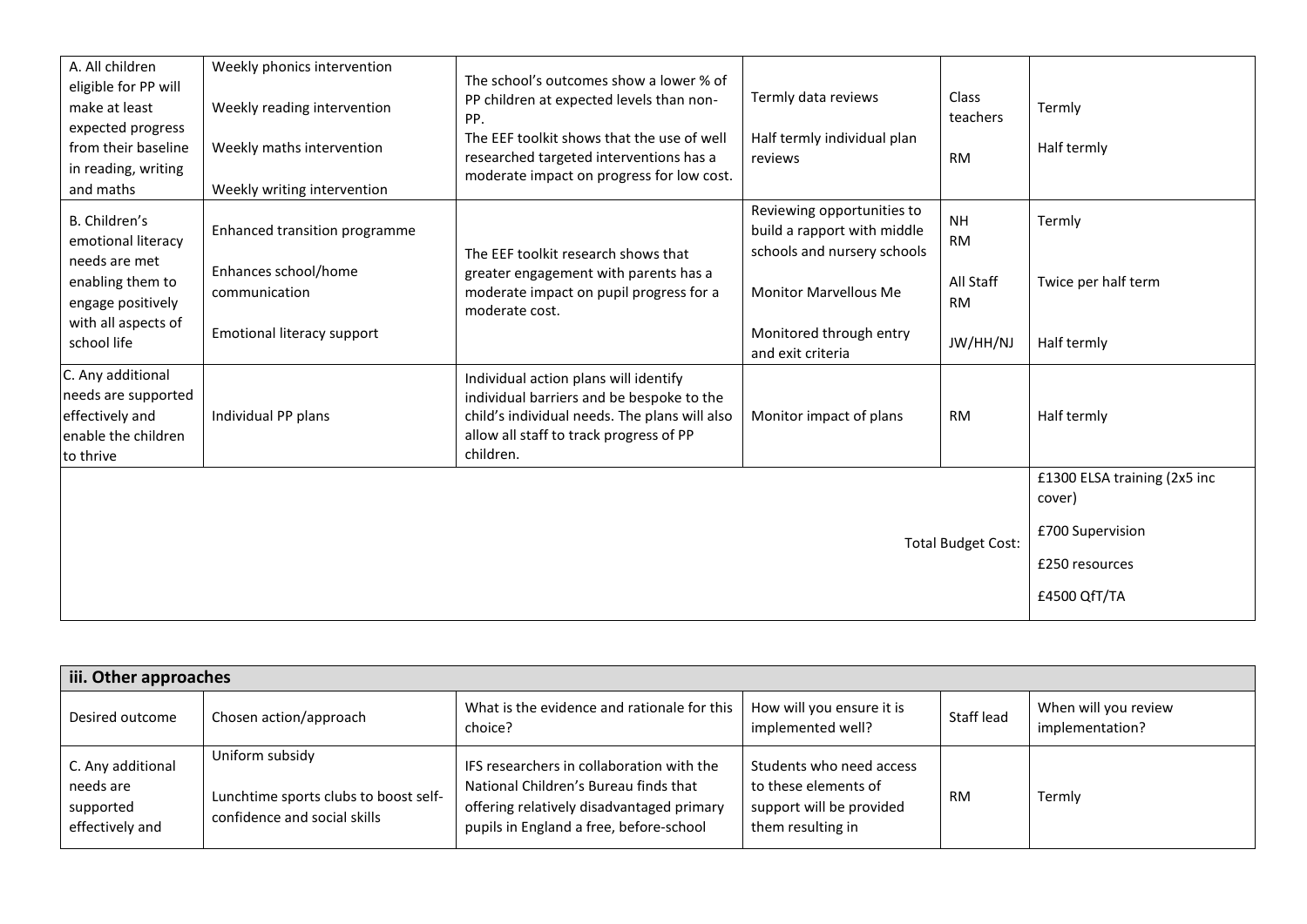| enable the children | Financial support of access to trips | breakfast club can improve pupils'       | engagement in the full life |                           |                             |
|---------------------|--------------------------------------|------------------------------------------|-----------------------------|---------------------------|-----------------------------|
| to thrive           |                                      | academic attainment.                     | of the school               |                           |                             |
|                     | Weekly food hampers during Covid-    | In accordance with our school charging   |                             |                           |                             |
|                     | 19 school shutdown                   | and remissions policy we offer subsidies |                             |                           |                             |
|                     |                                      | for families that need them throughout   |                             |                           |                             |
|                     | Weekly phone calls to children to    | the school year as they occur.           |                             |                           |                             |
|                     | check on welfare during Covid-19     |                                          |                             |                           |                             |
|                     | shutdown                             |                                          |                             |                           |                             |
|                     |                                      |                                          |                             |                           | £1900 JSC                   |
|                     |                                      |                                          |                             |                           | £350 uniform                |
|                     |                                      |                                          |                             |                           | £495 trips/clubs etc        |
|                     |                                      |                                          |                             |                           | £11.50 x 4 p/w food hampers |
|                     |                                      |                                          |                             | <b>Total Budget Cost:</b> | (Total: £TBC)               |
|                     |                                      |                                          |                             |                           | £35 p/w staff time to make  |
|                     |                                      |                                          |                             |                           | phone calls (Total: £TBC)   |
|                     |                                      |                                          |                             |                           |                             |

| <b>Funding Income</b> | E9,300 |
|-----------------------|--------|
| <b>Budget Total</b>   | E9,845 |

| <b>Review of expenditure 2018/19</b>                                                                                   |                                                                                                                                                                                       |                                                                                                                                                                      |                                                                                                                 |      |  |  |
|------------------------------------------------------------------------------------------------------------------------|---------------------------------------------------------------------------------------------------------------------------------------------------------------------------------------|----------------------------------------------------------------------------------------------------------------------------------------------------------------------|-----------------------------------------------------------------------------------------------------------------|------|--|--|
| <b>Desired outcome</b>                                                                                                 | Chosen action/approach                                                                                                                                                                | <b>Estimated impact: Did you meet the success</b><br>criteria? Include impact on pupils not eligible for<br>PP, if appropriate                                       | Lessons learned (and whether you will<br>continue this approach)                                                | Cost |  |  |
| i. Quality of teaching for all                                                                                         |                                                                                                                                                                                       |                                                                                                                                                                      |                                                                                                                 |      |  |  |
| A. All children eligible for PP<br>will make at least expected<br>progress from their baseline<br>in writing and maths | Develop the teaching of<br>mathematical reasoning<br>following staff training<br>Develop effective use of<br>writing journals following staff<br>meetings and regular 'book<br>looks' | Autumn and Spring assessment data shows that<br>this approach was having a positive effect on<br>most PP children's outcomes before the lockdown<br>due to COVID-19. | As we were unable to judge the whole<br>impact of this approach we will continue<br>with it this academic year. | £350 |  |  |
| ii. Targeted support                                                                                                   |                                                                                                                                                                                       |                                                                                                                                                                      |                                                                                                                 |      |  |  |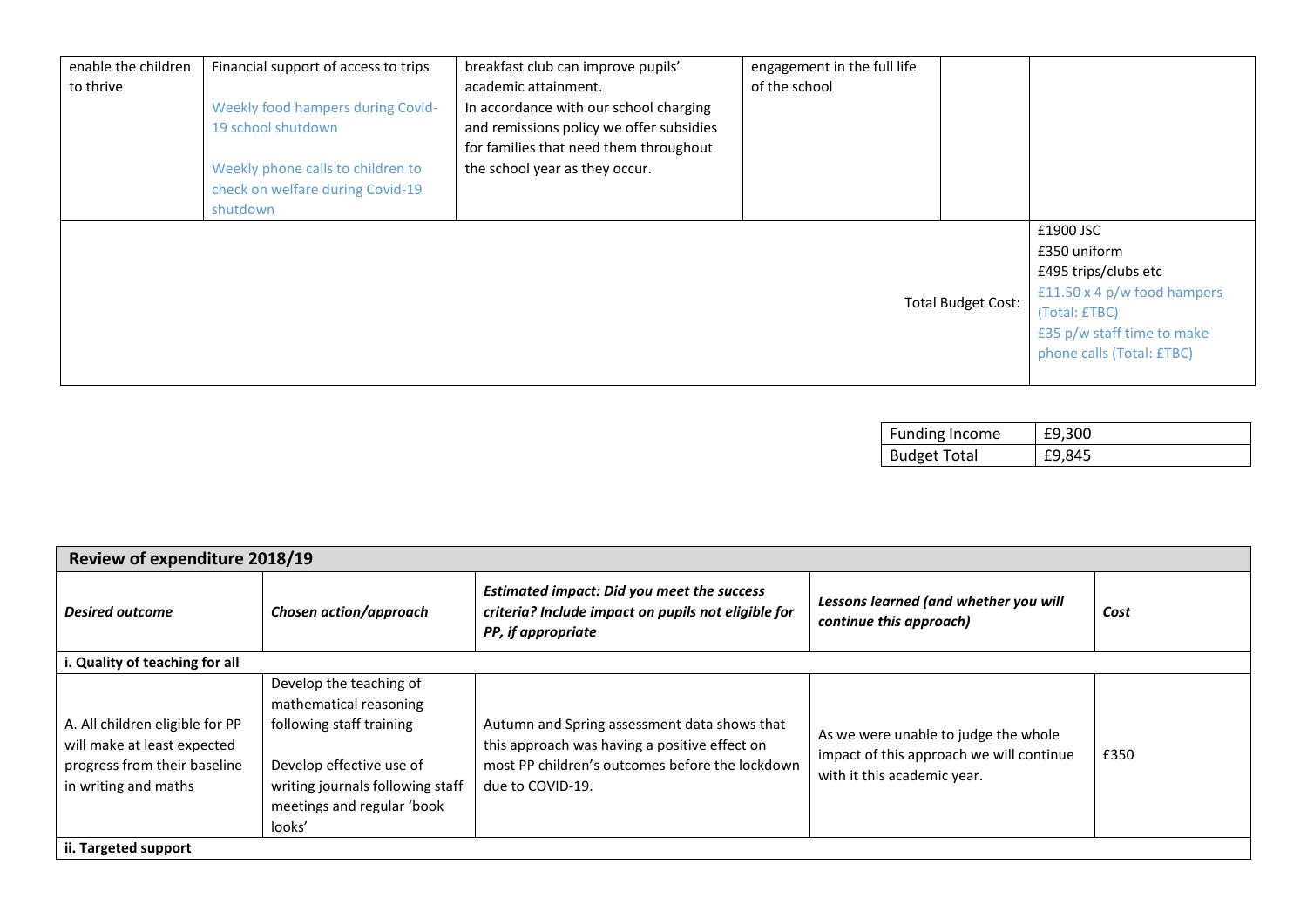| A. All children eligible for PP<br>will make at least expected<br>progress from their baseline<br>in reading, writing and maths | Weekly phonics intervention<br>Weekly reading intervention<br>Weekly maths intervention | Autumn and Spring assessment data shows that<br>this approach was having a positive effect on<br>most PP children's outcomes before the lockdown<br>due to COVID-19.                                                                      | As we were unable to judge the whole<br>impact of this approach we will continue<br>with it this academic year.<br>As a school, we will need to assess the<br>needs of the children coming back from<br>the COVID-19 shutdown and provide | £1300 ELSA support      |
|---------------------------------------------------------------------------------------------------------------------------------|-----------------------------------------------------------------------------------------|-------------------------------------------------------------------------------------------------------------------------------------------------------------------------------------------------------------------------------------------|-------------------------------------------------------------------------------------------------------------------------------------------------------------------------------------------------------------------------------------------|-------------------------|
|                                                                                                                                 | Weekly writing intervention                                                             |                                                                                                                                                                                                                                           | interventions where needed.                                                                                                                                                                                                               |                         |
|                                                                                                                                 | <b>Enhanced transition</b>                                                              | Transition worked well in the lower part of the<br>school and combined with in class support, had a<br>positive impact on the emotional wellbeing of PP<br>pupils in EYFS. Transition with middle schools was                             | Transition will need to be adapted as new<br>government guidance is released. Until<br>then good communication with feeder<br>nurseries and middle schools will be very<br>important.                                                     |                         |
| B. Children's emotional<br>literacy needs are met                                                                               | programme                                                                               | hampered by COVID-19 but where possible<br>efforts were made to support this.                                                                                                                                                             | Seesaw and Marvellous Me had a very<br>good rate of engagement during the                                                                                                                                                                 | £ 200 subscription      |
| enabling them to engage<br>positively with all aspects of<br>school life                                                        | Enhances school/home<br>communication<br>Emotional literacy support                     | Marvellous Me used very well to communicate<br>with parents. During lockdown Seesaw was also<br>used to communicate to great effect.                                                                                                      | COVID-19 shutdown. Due to this we will<br>be carrying this forward into the next<br>academic year in preparation for another<br>sudden shutdown.                                                                                          | £4500 QfT/TA<br>support |
|                                                                                                                                 |                                                                                         | ELSA sessions had a very positive effect where<br>implemented.                                                                                                                                                                            | ELSA sessions worked well for those who<br>had them. We will be carrying this<br>forward into this academic year.                                                                                                                         |                         |
| C. Any additional needs are<br>supported effectively and<br>enable the children to thrive                                       | Individual PP plans                                                                     | Individual PP plans helped to focus the attentions<br>of staff to support each individual pupil.<br>Reviewing of plans showed that staff were using<br>them to support children. COVID-19 meant many<br>plans were unable to be finished. | Plans made the individual needs of the<br>children clear to all staff and had some<br>positive impact. We will be carrying these<br>forward to the new academic year.                                                                     | £250 resources          |
| iii. Other approaches                                                                                                           |                                                                                         |                                                                                                                                                                                                                                           |                                                                                                                                                                                                                                           |                         |
|                                                                                                                                 | Uniform subsidy                                                                         | Uniform provided to those who needed it.                                                                                                                                                                                                  | We will always support those families<br>who need uniform.                                                                                                                                                                                | £350 uniform            |
| C. Any additional needs are<br>supported effectively and<br>enable the children to thrive                                       | Lunchtime sports clubs to<br>boost self-confidence and<br>social skills                 | Lunch time clubs very effective at engaging pupils<br>and boosting self-confidence.                                                                                                                                                       | Tennis coaching and JSC are loved by the<br>children and we will be carrying them<br>forward into this academic year where<br>COVID-19 guidelines allow.                                                                                  | £1900 JSC               |
|                                                                                                                                 | Financial support of access to<br>trips                                                 | Trips were unable to happen due to COVID-19                                                                                                                                                                                               | We will always provide financial support<br>for extracurricular activities and trips<br>where it is needed.                                                                                                                               |                         |